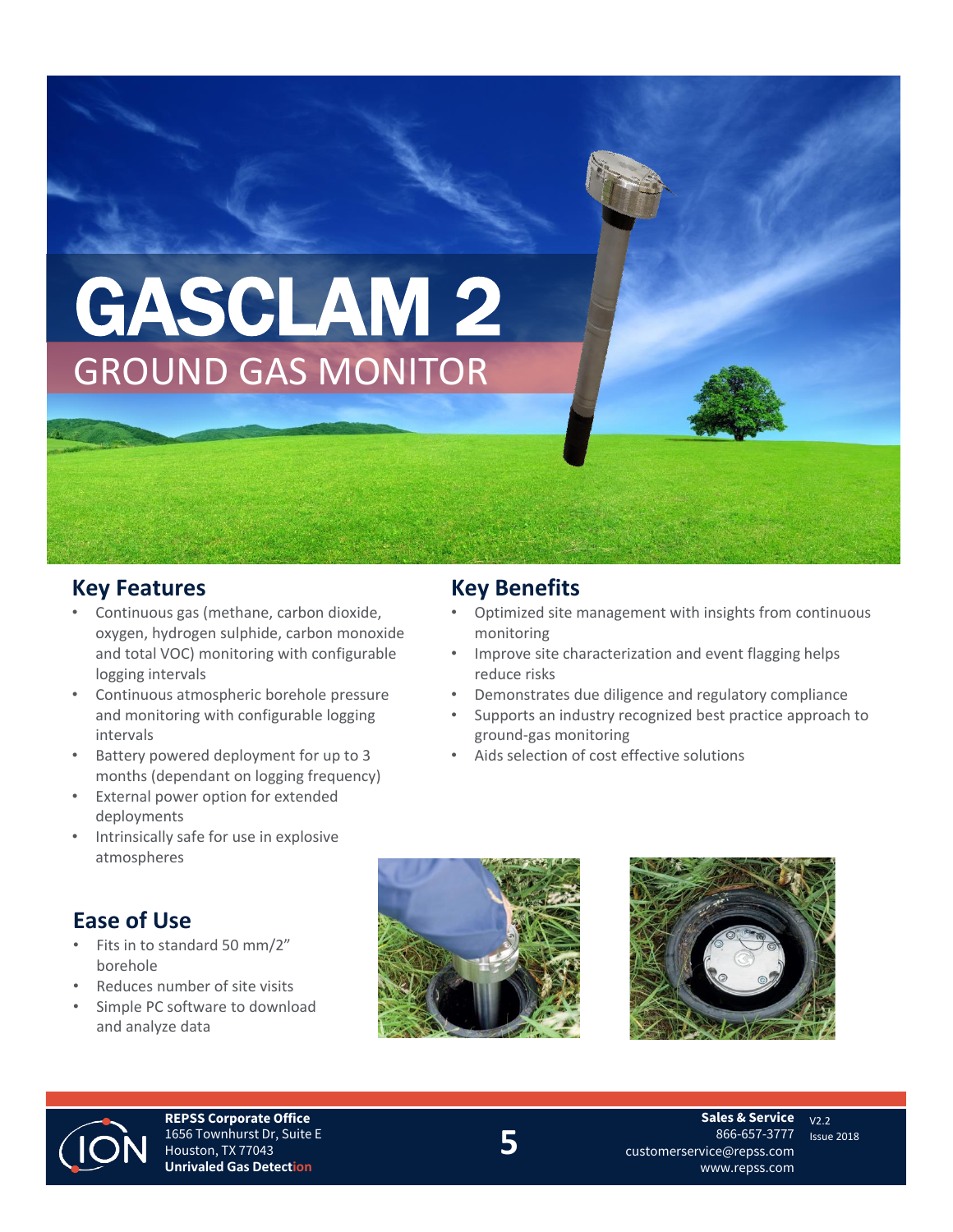# **Continuous Ground Gas Monitoring**

Using spot measurements to understand ground-gas behaviors can lead to uncertain or misleading results. Uncertainty exists as concentration changes over time and spot sampling only provides a snap shot of the ground gas at that instant.

Considerable published material from experts who measure ground-gas and perform risk assessments question whether traditional methods of collecting data are adequate. The need for greater granularity of data was the reason for developing the patented GasClam 2.

GasClam 2 continuously measures and collects ground gas concentration data, as well as parameters that are known to control it - subsurface pressure and atmospheric pressure.

In combination, this data reduces uncertainty by providing the full picture of what is happening below ground. Also, by observing the process controlling the ground gas regime, you can predict how it will change in the future.

Using GasClam 2 therefore provides multiple financial benefits. The first saving comes from reducing the number of site visits by a field engineer. The second saving comes from reducing the overall length of monitoring programs as legislative data requirements can be met quicker. The third, and largest saving, is made by designing appropriate, rather than over engineered solutions, based on complete and robust data.

GASCLAM® 2 IS A UNIQUE IN-BOREHOLE GAS MONITORING SYSTEM DEVELOPED FOR THE UNATTENDED COLLECTION OF LONG-TERM, REAL-TREND GROUND-GAS DATA.

#### Applications include

- Brownfield site investigation
- Landfill perimeter monitoring and control
- Shale and Coal Bed Methane/ Seam Gas site monitoring
- Vapor intrusion studies
- Waste Management
- Refineries and petroleum storage monitoring

#### Accessories

- External power supply cable
- External power supply / communication adaptor
- External level sensor



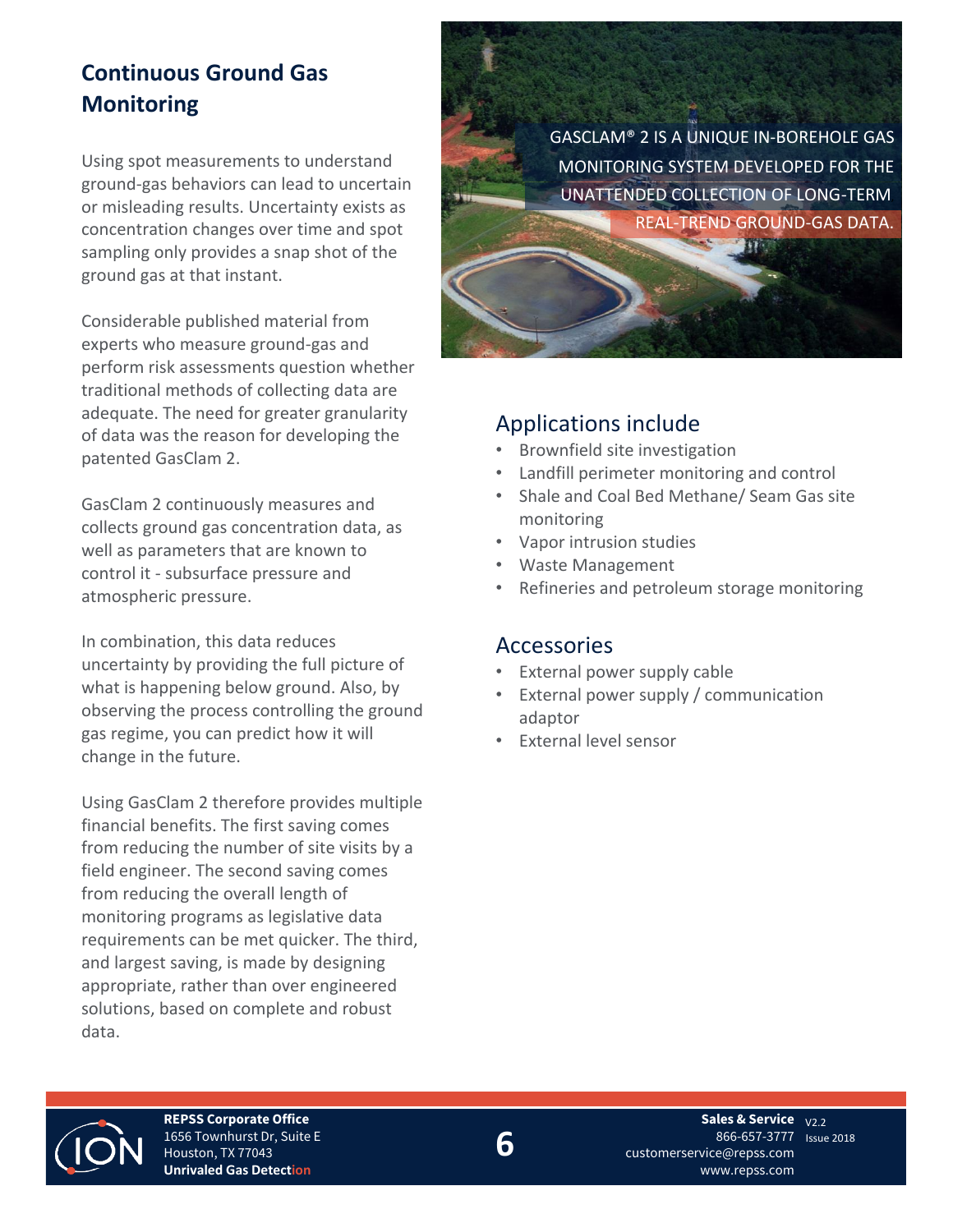#### **GASCLAM** Specifications and Pricing

| Gas                        | Method/Type              | Range              | <b>Resolution</b>                    | <b>Accuracy</b>                  | <b>POWER OPT</b>                 |
|----------------------------|--------------------------|--------------------|--------------------------------------|----------------------------------|----------------------------------|
| $CH4**$                    | Infrared                 | $0 - 100%$         | 1% of FSD                            | $+/- 2\%$ FSD                    | Internal: Op                     |
|                            |                          | or 0-5%            | above 50%                            |                                  | cells or Dura                    |
|                            |                          |                    | 0.5% below 50%                       |                                  | Rechargeab                       |
| $CO2**$                    | Infrared                 | 0-100%             | 1% of FSD                            | $+/- 2\%$ FSD                    | External: Ac                     |
|                            |                          | or 0-5%            | above 50%                            |                                  | external pov                     |
|                            |                          |                    | 0.5% below 50%                       |                                  | and/or rapid                     |
| O <sub>2</sub>             | Electrochemical          | $0 - 25%$          | $0.1\%$ vol                          | $+/-5\%$ of reading              | <b>Typical Batt</b>              |
|                            |                          |                    |                                      | $+/- 1$ digit                    | Lithium prin                     |
| DUAL CO/H2S                |                          |                    |                                      |                                  | Alkaline cell                    |
| $CO*$                      | Electrochemical          | $0-500$ ppm        | 1ppm                                 | $+/-$ 3ppm at 0                  | Rechargeab                       |
|                            |                          |                    |                                      | +/- 5% at 250ppm                 | Case                             |
| $H2S^*$                    | Electrochemical 0-200ppm |                    | 1ppm                                 | $+/- 1$ ppm at 0                 | High quality                     |
|                            |                          |                    |                                      | $+/- 2\%$ at 100ppm              | Weight                           |
| SINGLE                     |                          |                    |                                      |                                  | 7.5 kg (16.8)                    |
| VOC*                       | PID                      | $0-4000$ ppm       | 1ppm                                 | $+/-$ 5% of reading              | <b>Dimensions</b>                |
|                            |                          |                    |                                      | $+/- 1$ digit                    | Overall leng                     |
|                            |                          |                    |                                      |                                  | Borehole tu                      |
| <b>ENVIRONMENTAL</b>       |                          | <b>METHOD/TYPE</b> | <b>RANGE</b>                         | <b>RESOLUTION</b>                | Head diame                       |
| <b>Barometric Pressure</b> |                          | Piezoelectric      | 800 to 1200 mBar                     | 1 mBar                           | Borehole tu                      |
| <b>Borehole Pressure</b>   |                          | Piezoelectric      | 800 to 1200 mBar                     | 1 mBar                           | Protection                       |
| Temperature                |                          | Internal Chip      | $-5^{\circ}$ C to $+50^{\circ}$ C or | $0.1^{\circ}$ C or $1^{\circ}$ F | IP68 rated (                     |
|                            |                          |                    | 22°F to 122°F                        |                                  | Operation T                      |
| Water Depth*               |                          | Piezoelectric      | $0-25m$                              | 0.01 m                           | $-20^{\circ}$ C to $+50^{\circ}$ |



#### **POWER OPTIONS** Internal: Option of Lithium primary cells or Duracell Alkaline D-Cells or Rechargeable battery pack External: Accepts intrinsically safe external power supply for extended and/or rapid monitoring **Typical Battery Life (hourly sampling)** Lithium primary cells - 3 months Alkaline cells - 1 month Rechargeable battery pack - 3 weeks  $\overline{\text{Case}}$ High quality stainless steel  $\overline{\text{Weight}}$ 7.5 kg (16.8 lbs) Overall length: 90cm (35.4 in)  $-$ Borehole tube length: 83cm (32.6 in) **Head diameter: 11cm (4.3 in) —** Borehole tube diameter: 4.7cm (1.85 in)<br>Protection IP68 rated (continuous submersion) Operation Temp  $-20^{\circ}$ C to +50 $^{\circ}$ C (-4 $^{\circ}$ F to 122 $^{\circ}$ F)<br>Approvals EMC, ATEX 0105 X CE Ex II 2G Ex d ib [ib] IIB T4 IECEx Ex d ib [ib] IIB T4 Gb CSA C (US & Canadian approvals) Class 1, Zone 1 (A)Ex d id IIB T4 **Patents** European and World-wide Patented

| <b>Gasclam</b>  | <b>Description</b>                    |
|-----------------|---------------------------------------|
| BMSSRBXG-X12OXX | GasClam (0-5 CH4, 0-100 CH4)          |
| BMSSRBXG-X13OCV | GasClam (0-5 CH4, 0-5 CO2)+CO+VOC     |
| BMSSRBXG-X13ODV | GasClam (0-5 CH4, 0-5 CO2)+H2S/CO+VOC |
| BMSSRBXG-X13OXX | GasClam (0-5 CH4, 0-5 CO2)            |
| BMSSRBXG-X14OXX | GasClam (0-5 CH4, 0-100 CO2)          |
| BMSSRBXG-X24OCV | GasClam (0-100 CH4 & CO2)+CO+VOC      |
| BMSSRBXG-X24ODV | GasClam (0-100 CH4 & CO2)+H2S/CO+VOC  |
| BMSSRBXG-X24ODX | GasClam (0-100 CH4 & CO2)+H2S/CO      |
| BMSSRBXG-X24OXV | GasClam (0-100 CH4 & CO2)+VOC         |
| BMSSRBXG-X24OXX | GasClam (0-100 CH4 & CO2)             |
| BMSSRBXG-X34OXX | GasClam (0-5 & 0-100 CO2)             |
| BMSSRBXG-XXXXXV | GasClam with VOC Sensor               |

(various available)

FOR OTHER COMBINATIONS OF SENSORS IN THE GASCLAM, PLEASE CONTACT ION SCIENCE INC.



**REPSS Corporate Office** 1656 Townhurst Dr, Suite E Houston, TX 77043 **Unrivaled Gas Detection**

**Sales & Service** v<sub>2.2</sub> 866-657-3777 <sub>Issue</sub> 2018 customerservice@repss.com www.repss.com